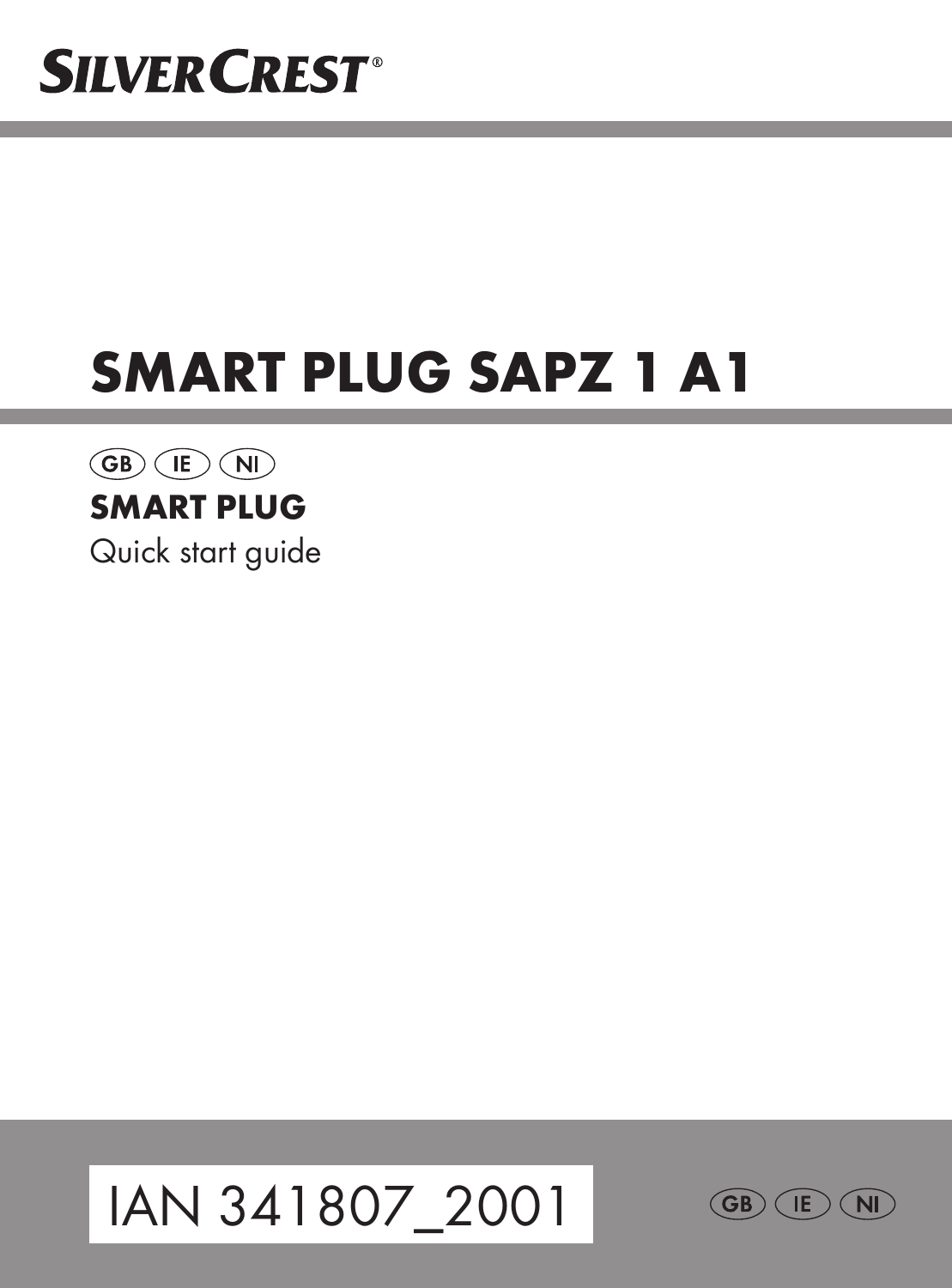#### GB/IE/NI Quick start guide Page 4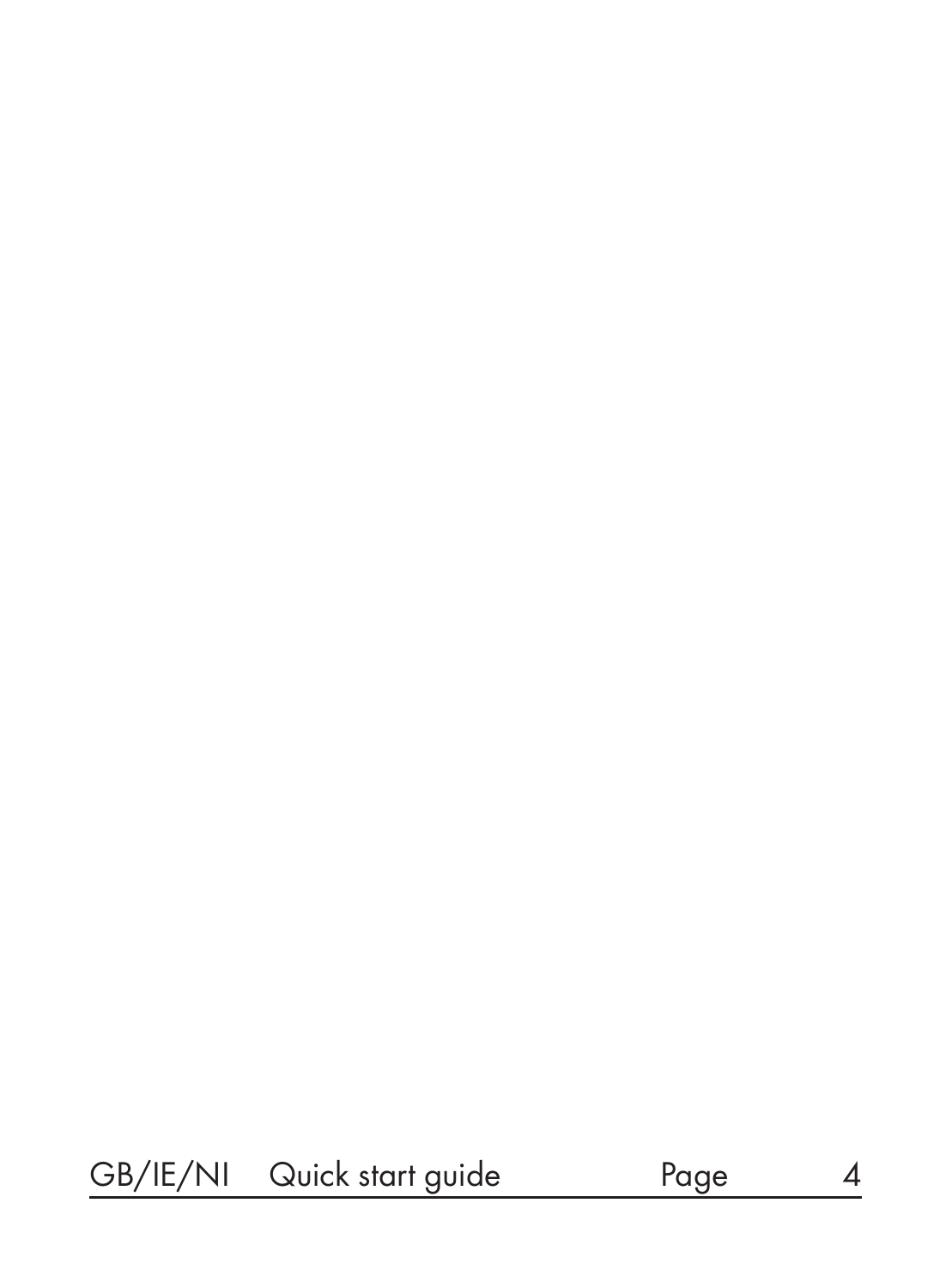$\overline{GB}$   $\overline{IP}$   $\overline{NI}$  This quick start guide is a fixed part of the operating instructions, which enables you to start up your product immediately. Read the operating instructions before use, and pay particular attention to the safety instructions.

In order to fully understand all functions of the product, please select the User Manual link in the app's  $\hat{a}$  Me tab. You may also download the full operating instructions from this website: http://www.lidl-service.com Keep this quick start guide in a safe place. When passing this product on to third parties, be sure to include all documentation.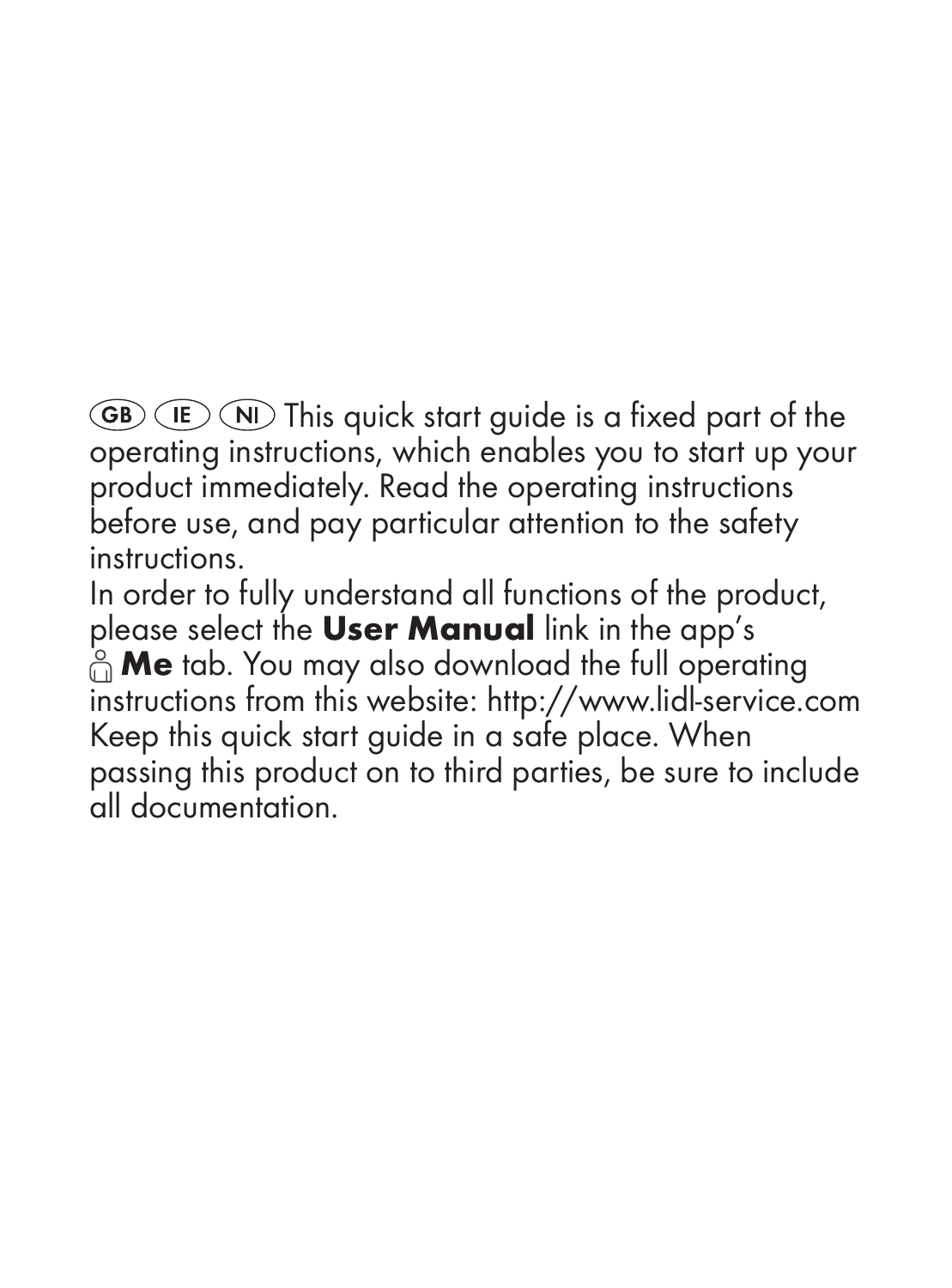### SMART PLUG

| <b>Pairing product and mobile device</b> Page 8 |  |
|-------------------------------------------------|--|
| Unpairing product from mobile device Page 9     |  |
| <b>Disconnecting product manually</b>           |  |
| Simplified EU declaration of conformity Page 10 |  |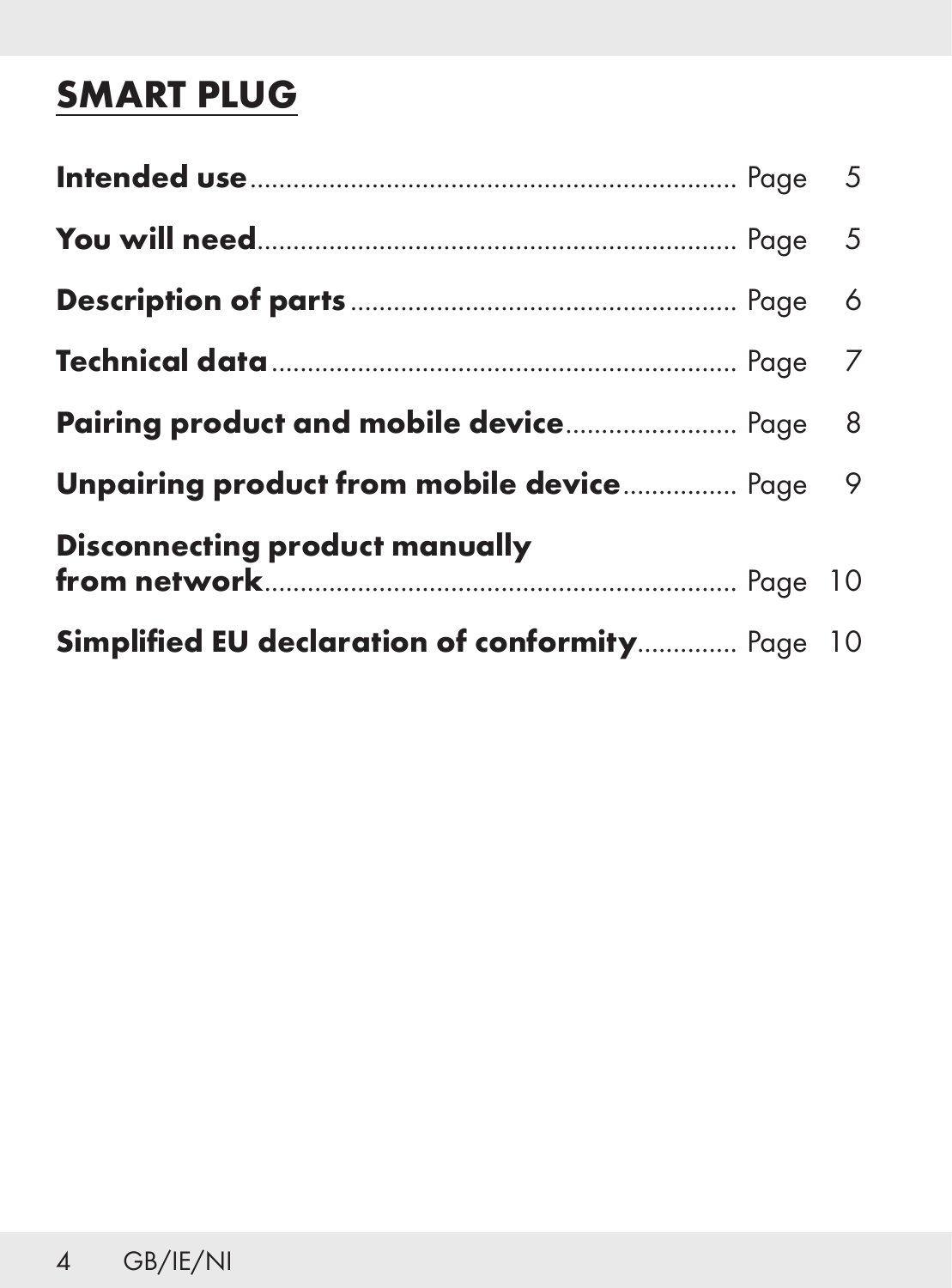### **O** Intended use

This smart plug (hereinafter referred to as "product") is an Information Technology device.

This product is used for radio-controlled switching on/off of a connected electrical appliance.

| Suitable Not suitable                      |
|--------------------------------------------|
| Private use Industrial/commercial purposes |

Use in tropical climates

Any other use is considered improper. Any claims resulting from improper use or due to unauthorised modification of the product will be considered unwarranted. Any such use is at your own risk.



The Lidl Home app is required to control and set up the product.

## You will need



Gateway: IAN 341809 / IAN 343820 / IAN 343821



Router:

2.4 GHz, IEEE 802.11b/g/n



Mobile device: iOS 9.0 or higher Android 5.0 or higher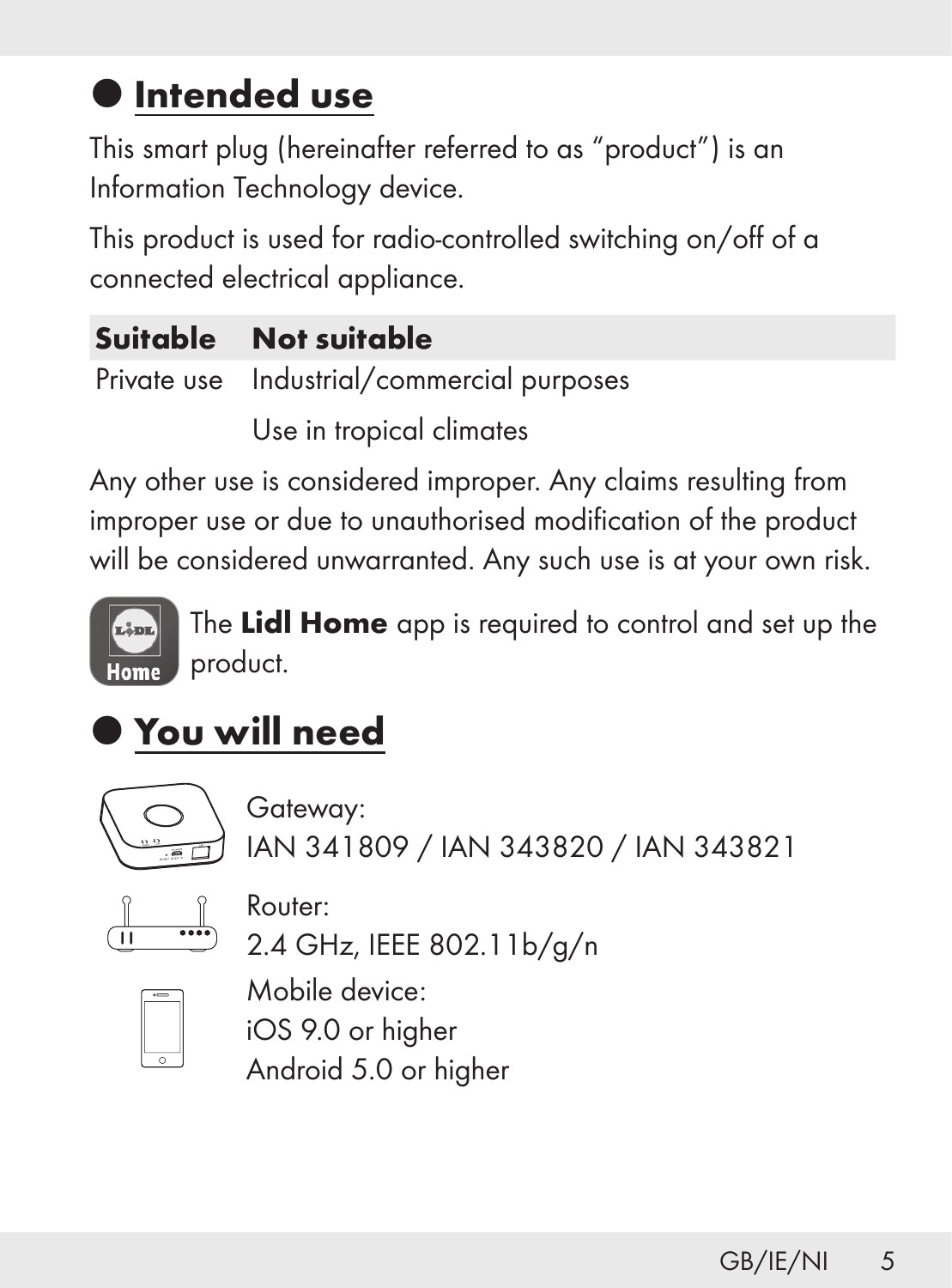

(not illustrated on models HG06337-FR and HG06337-CH)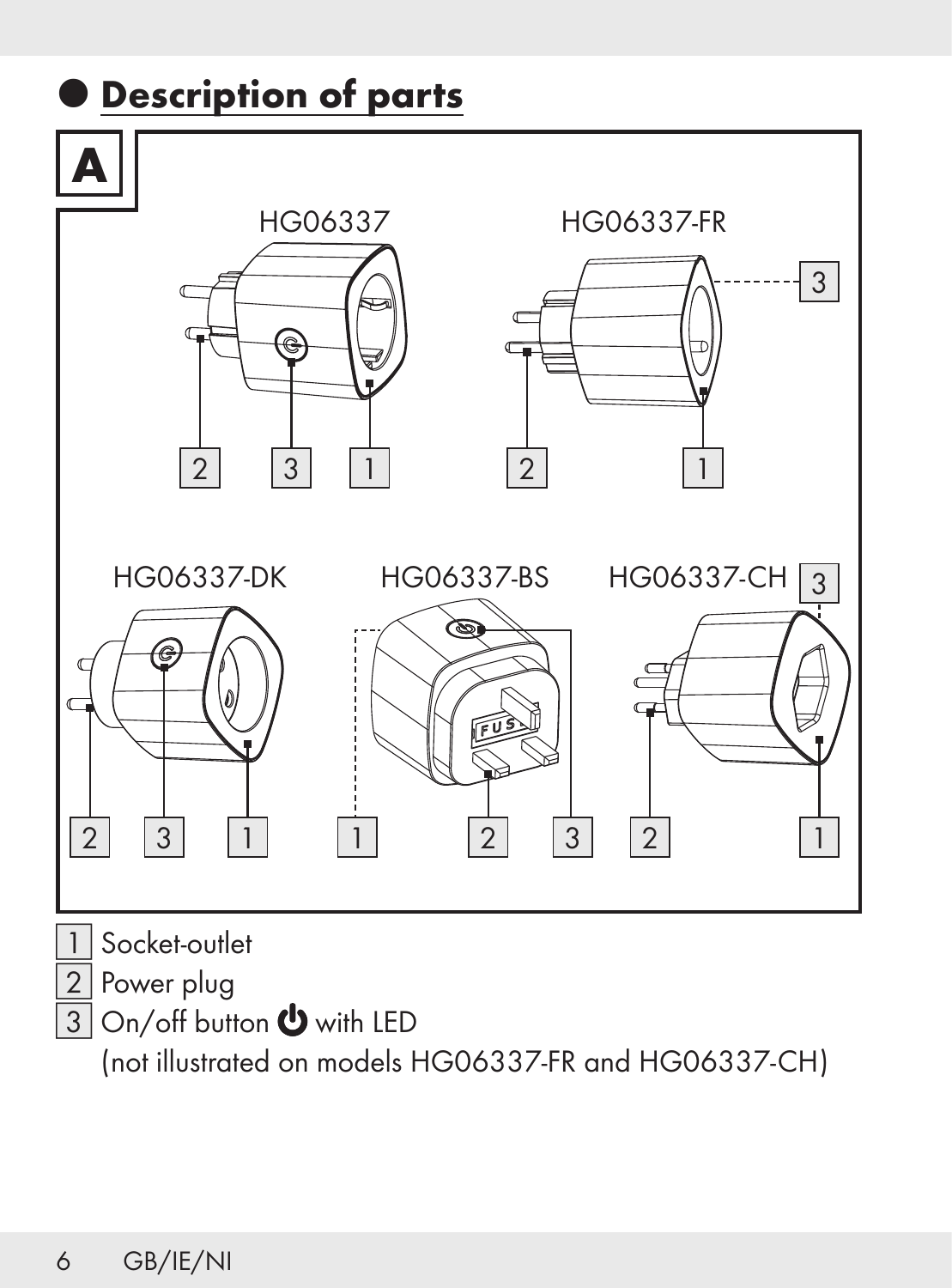## $\bullet$  Technical data

| Operating voltage         | 220-240 V~, 50 Hz                               |
|---------------------------|-------------------------------------------------|
| Frequency band            | 2.400-2.483 GHz                                 |
| Max. transmitted          |                                                 |
| power                     | $< 1$ dBm                                       |
| Communication<br>protocol | ZigBee 3.0                                      |
| Reception range           | approx. 70 m (free area)                        |
| Operating temperature     | $+5$ to $+35$ °C                                |
| Operating humidity        | 10 to 80 %                                      |
| Storage temperature       | 0 to $+45$ °C                                   |
| Storage humidity          | 10 to 80 %                                      |
| Dimensions / Weight       | HG06337:<br>$58 \times 58 \times 88$ mm (123 g) |
| (approx.)                 | HG06337-FR: 58 x 58 x 89 mm (118 g)             |
|                           | HG06337-DK: 58 x 58 x 84 mm (106 q)             |
|                           | HG06337-BS: 58 x 58 x 73 mm (106 q)             |
|                           | HG06337-CH: 58 x 58 x 85 mm (80 g)              |
| Protection class          | / (字)                                           |

| <b>Model number</b> | Max. total output |
|---------------------|-------------------|
| HG06337             | 3840 W (16 A)     |
| HG06337-FR          | 3840 W (16 A)     |
| HG06337-DK          | 3840 W (16 A)     |
| HG06337-BS          | 3120 W (13 A)     |
| <b>HG06337-CH</b>   | 2400 W (10 A)     |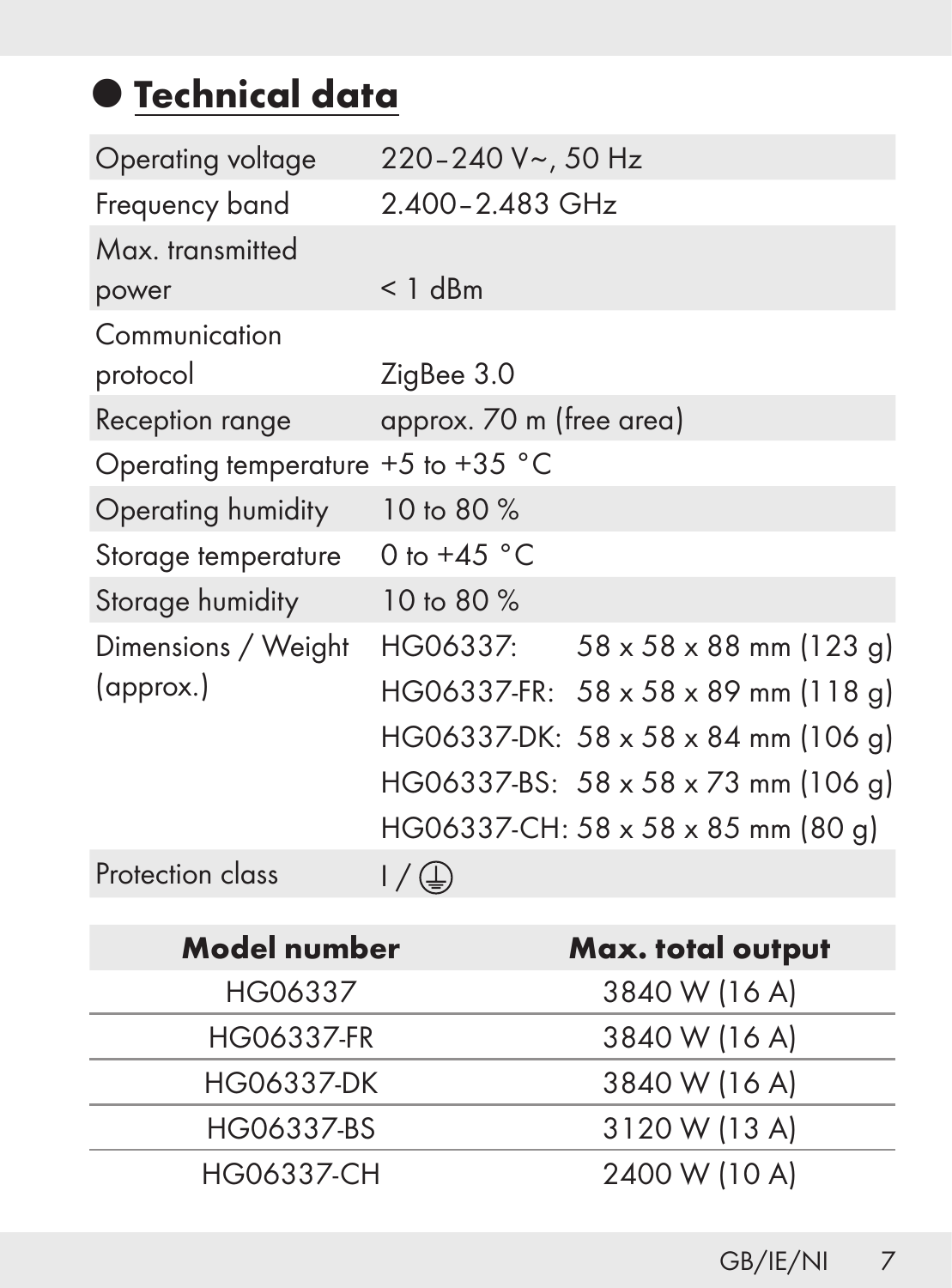## Pairing product and mobile device

## NOTES:

- The Android version of the app follows the same principles as the iOS version; you might encounter discrepancies between the two platforms, such as slightly different on-screen commands or icons.
- Updating the firmware might result in changes to the app's functionality.
- An updated instruction manual can be found here:



Tap User Manual

#### Preparation

- Install Lidl Home app and setup Gateway  $(\rightarrow$  Gateway instruction manual).
- 1. Connect product to socket-outlet.
- 2. Switching on: Press  $\mathbf{\Phi}$  3. LED  $\boxed{3}$  lights up.
- 3. Ready for pairing.
- 4. Open Lidl Home app.
- 5.  $\hat{\bigcap}$  Home tab:

Tap  $\bigcirc$  (add further devices).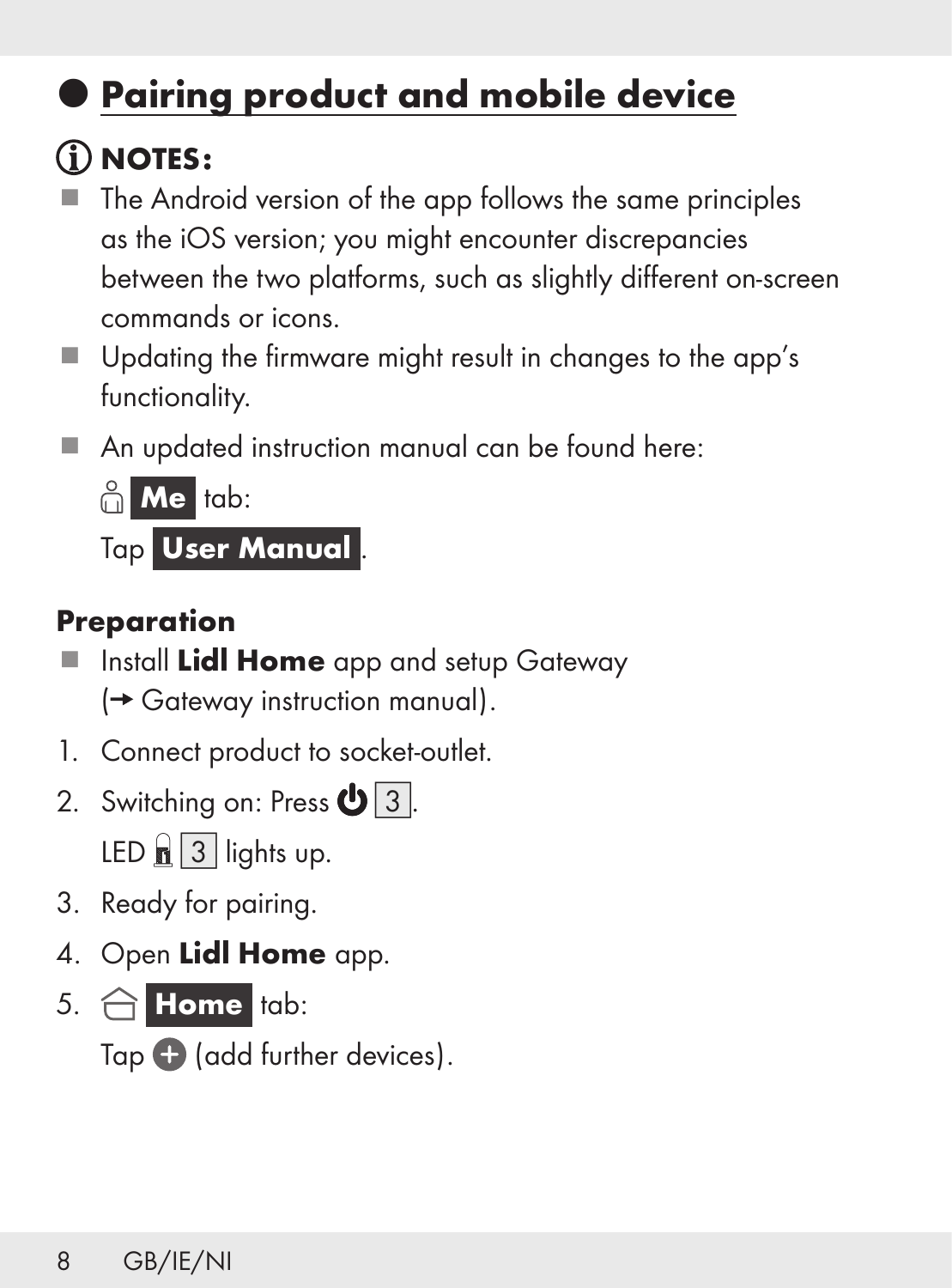## Unpairing product from mobile device

- 1. Open Lidl Home app.
- 2.  $\bigcap$  Home tab:



3. Tap  $\triangle$  (top right).

#### 6. Select category: **Plug and Socket**

- 7. Select:
	- $-$  iOS:  $\qquad \qquad$  Plug
	- Android: {Plug}
- 8. Select Gateway.

Only necessary, if you have 2 or more Gateways.

- 9. Tap Done
- 10. Press  $\bigcirc$  3 for approx. 5 s until LED  $\leftarrow$  3 flashes.
- 11. Tap Continue
- 12.Establishing connection.
- 13. Naming the product: Tap and enter a name.
- 14.Tap one of the rooms to set location of product (selected room is grayed out).
- 15.Tap Done
- 16.Pairing completed.
- 17. Return to home screen: Tap <

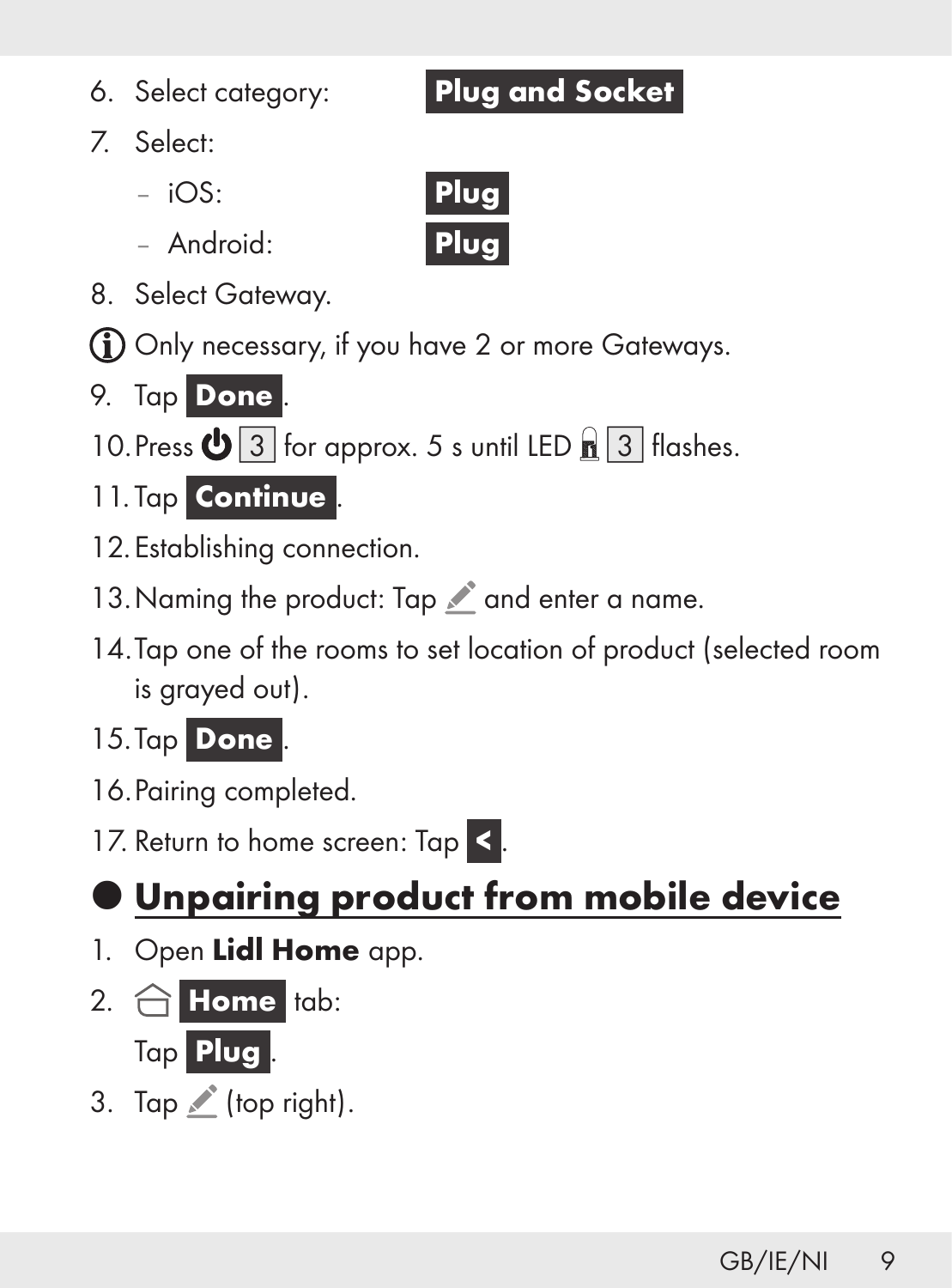4. Tap Remove Device

Select:

Disconnect

or

**-** Disconnect and wipe data

(→ "Additional functions").

5. Tap **Confirm**.

### $\bullet$  Disconnecting product manually from network

Press  $\bigcirc$  3 for approx. 5 s until LED  $\bigcirc$  3 flashes.

■ This function only resets the product to offline mode and starts the pairing mode. If you want to remove all data from the product and the cloud, refer to the chapter "Additional functions", Disconnect and wipe data

## **Simplified EU declaration of conformity**

Hereby, OWIM GmbH & Co. KG, Stiftsbergstraße 1, 74167 Neckarsulm, GERMANY declares that the product SMART PLUG HG06337-BS is in compliance with Directive 2014/53/EU and 2011/65/EU.

The full text of the EU declaration of conformity is available at the following internet address: www.owim.com

# $\epsilon$